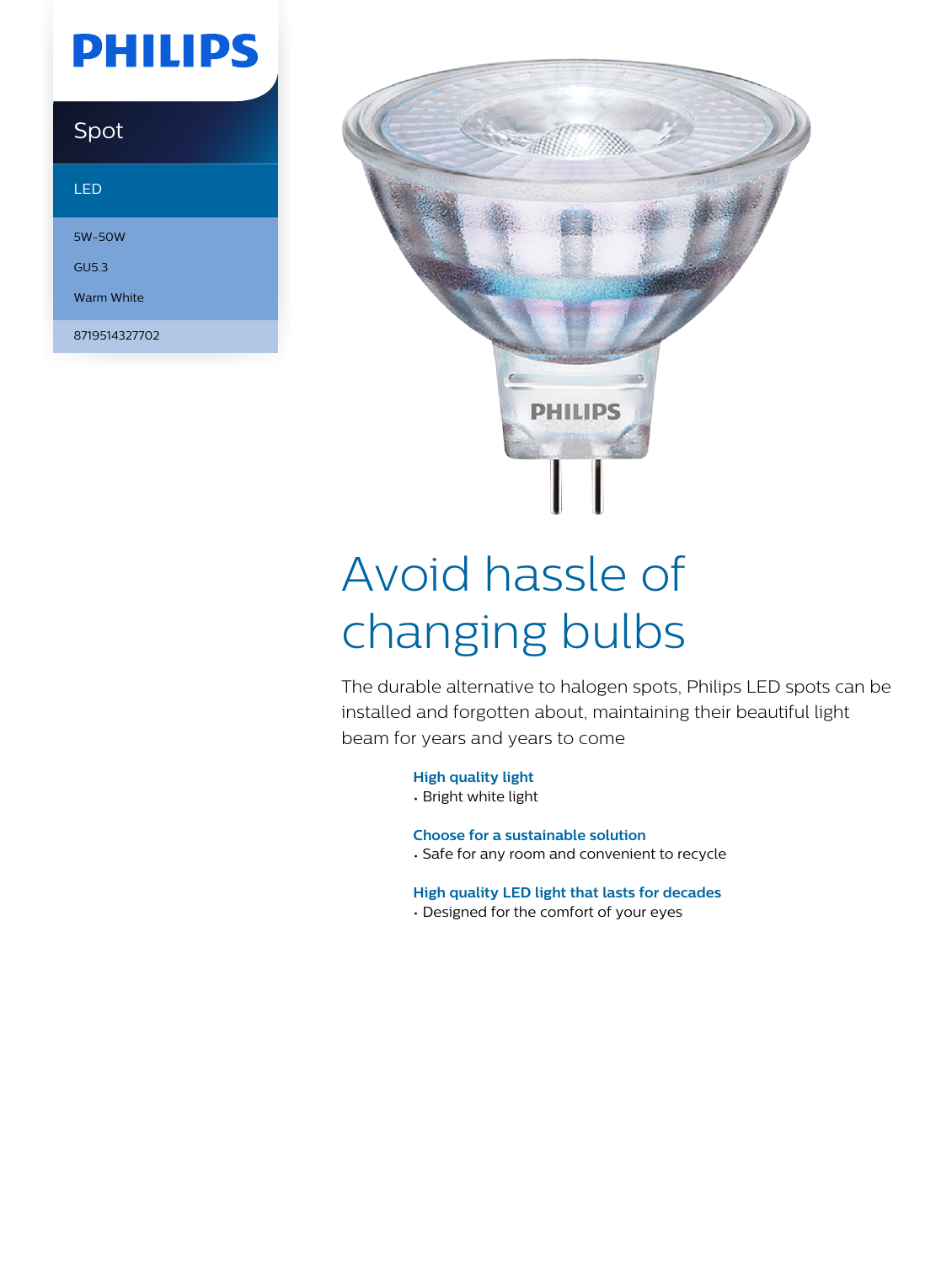### 8719514327702

### **Highlights**

#### **Bright white light**



This bulb has a color temperature of 3000K providing you with a bright, warm light, perfect for creating an

inviting ambiance to host friends or wind down with a book.

#### **No hazardous substances**

Philips LED lights contain absolutely no hazardous materials, making them safe for any room and convenient to recycle.

#### **Designed for the comfort of your eyes**



It's easy to see how harsh lighting can strain the eyes. Too bright, and you get glare. Too soft and you experience flicker. Now you can gently light up your world with LEDs designed to go easy on the eyes, and create the perfect ambience for your home.

## Specifications

#### **Bulb characteristics**

- Dimmable: No
- Intended use: Indoor
- Lamp shape: Directional spot
- Socket: GU5.3
- Technology: LED

#### **Bulb dimensions**

- Height: 4.6 cm
- Weight: 0.048 kg
- Width: 5.1 cm

#### **Durability**

- Average life (at 2.7 hrs/day): 15 year(s)
- Lumen maintenance factor: 70%
- Nominal lifetime: 15,000 hour(s)
- Number of switch cycles: 50,000

#### **Light characteristics**

- Beam angle: 60 degree(s)
- Color consistency: 6SDCM
- Color rendering index (CRI): 80
- Color temperature: 3000 K
- Light Color Category: Warm White
- Nominal luminous flux: 390 lumen
- Starting time: <0.5 s
- Warm-up time to 60% light: Instant full light
- Color Code: 830 | CCT of 3000K

#### **Other characteristics**

- Lamp current: 580 mA
- Efficacy: 78 lm/W

#### **Packaging information**

- EAN: 8719514327702
- EOC: 871951432770200
- Product title: LEDspots 5-50W MR16 830 60D 4PK

#### **Power consumption**

- Power factor: 0.6
- Voltage: 12V AC electronic V
- Wattage: 5 W
- Wattage equivalent: 50 W

#### **Product dimensions & weight**

• Length: 4.6 cm

#### **Rated values**

- Rated beam angle: 60 degree(s)
- Rated lifetime: 15,000 hour(s)
- Rated luminous flux: 390 lumen
- Rated peak intensity: 400 cd
- Rated power: 5 W

#### **Technical specifications**

• Frequency: - Hz